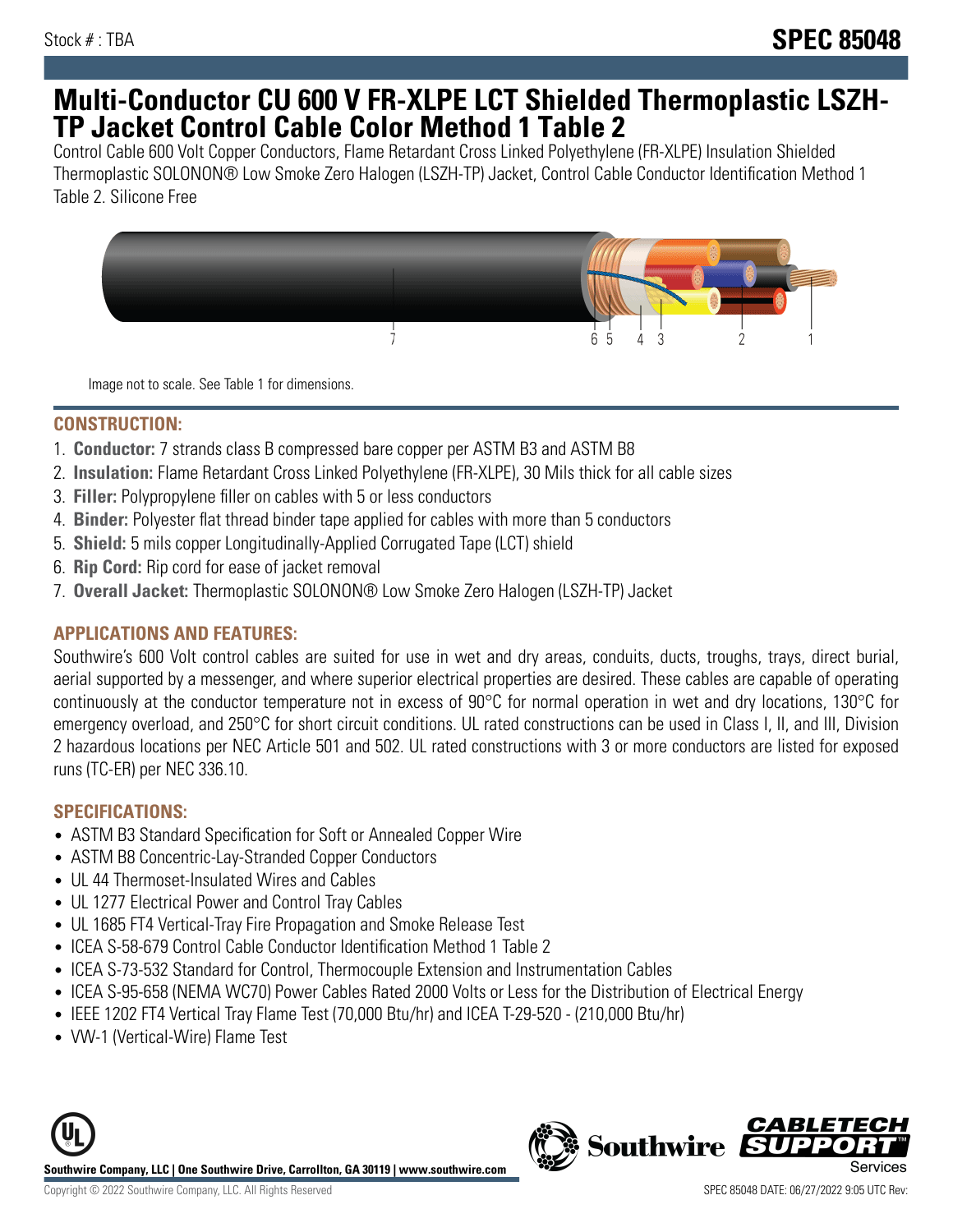#### **SAMPLE PRINT LEGEND:**

#### UL Listed

SOUTHWIRE E75755 {UL} XX AWG X/C FR-XLPE CDRS SHIELDED 90C LSZH JACKET SUNLIGHT RESISTANT DIRECT BURIAL 600V {MM/DD/YYYY} {SEQUENTIAL FOOTAGE MARKS} SEQ FEET

#### Non UL Listed

SOUTHWIRE XX AWG X/C FR-XLPE CDRS SHIELDED 90C LSZH JACKET SUNLIGHT RESISTANT DIRECT BURIAL 600V {MM/ DD/YYYY} {SEQUENTIAL FOOTAGE MARKS} SEQ FEET



Copyright © 2022 Southwire Company, LLC. All Rights Reserved SPEC 85048 DATE: 06/27/2022 9:05 UTC Rev: